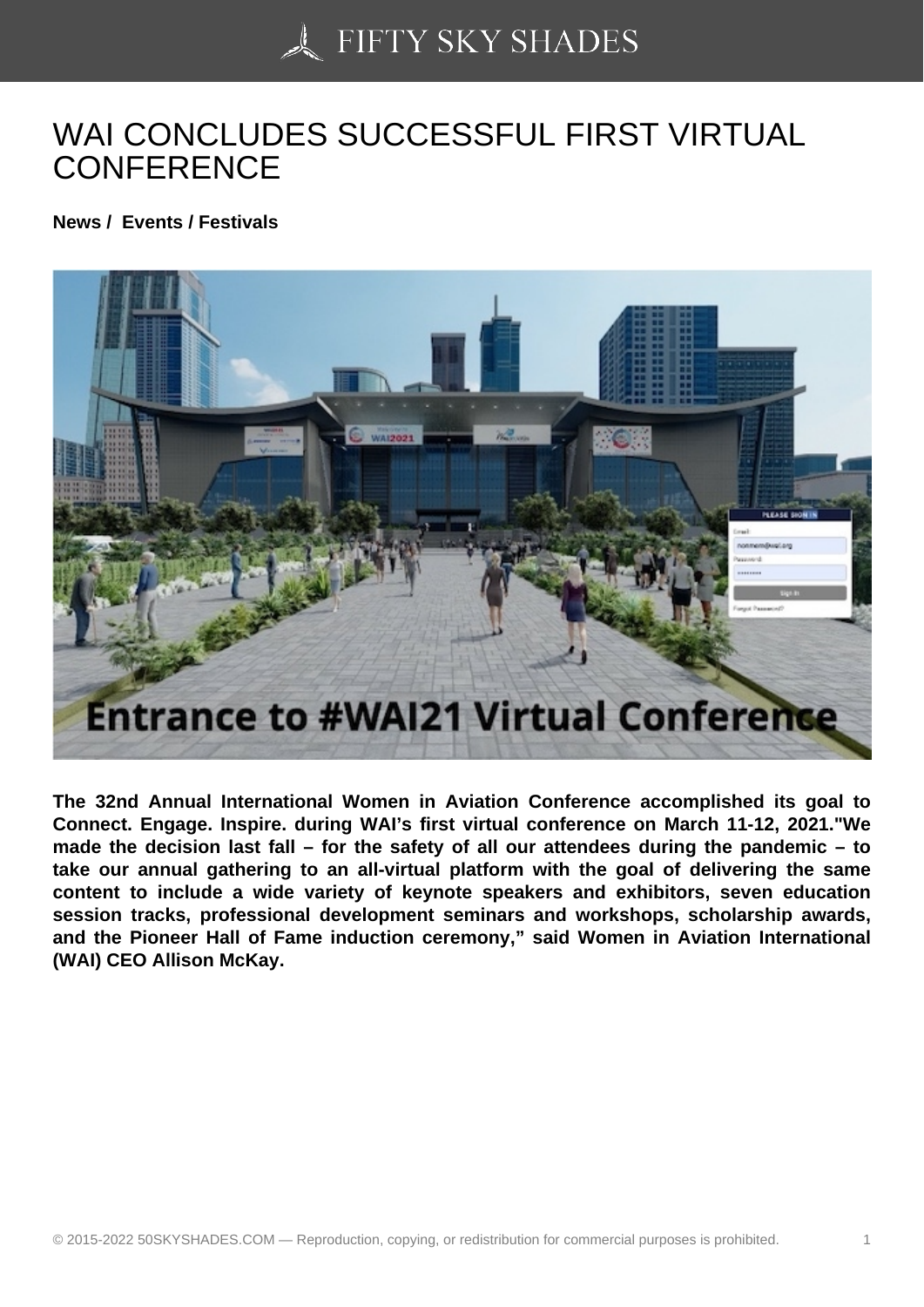

**"Our strength is in the celebration of so many like-minded women who come together to share their passion for aviation and aerospace, and we successfully delivered that opportunity this week at WAI2021. From a NASA astronaut, top-level women executives, engineers, pilots of all levels right through young students, and all aerospace professions, we are united in a desire to help one another and further our careers and personal lives," she added.**

A highlight of every conference is the induction of women into WAI's International Pioneer Hall of Fame. This year's inductees include: **Joan Robinson-Berry**, a longtime, trailblazing Boeing executive in the field of aerospace; **Maj. Gen. Carol Timmons (ret.)**, the first woman to lead the Delaware National Guard; and **U.S. Marine Corps' First Class of Women Aviators**, this group of 10 pioneers represented the first women to go through pilot and naval flight officer training in the U.S. Marine Corps.

At the WAI membership meeting, Capt. Deborah Hecker, Michaela Lucas, and Marci Veronie were re-elected to the board, and outgoing board members Brian Bolt and Abingdon Mullins were thanked for their years of support. Visits to the active exhibit hall were interspersed with general sessions on Friday and Saturday mornings, with dozens of education sessions held both days.

WAI continued its successful youth outreach with a virtual Girls in Aviation Day Reno on Saturday, March 13, where over 1,800 registrants from 16 countries were introduced to the possibilities of an aviation career though interviews with Jasmin Moghbeli, NASA Astronaut, and female members of the U.S. Air Force Thunderbirds.

This important youth outreach will continue with WAI's international Girls in Aviation Day on September 25, 2021, where WAI's network of local chapters will plan and execute their own unique events for girls 8 to 17 years old.

"Our industry is significantly smaller than it was at the beginning of 2020, and any gains we made in creating a more diverse workforce have been impacted by industry wide furloughs and layoffs," said Allison. "I invite companies to support WAI's continued mission of creating a more diverse workforce by joining our organization. We have the opportunity to rebuild our industry with the diversity that was lacking before the pandemic."

Other conference highlights include:

- A total attendance of more than 2,300 from around the world.
- The exhibit hall hosted 105 separate companies and organizations, representing all aspects